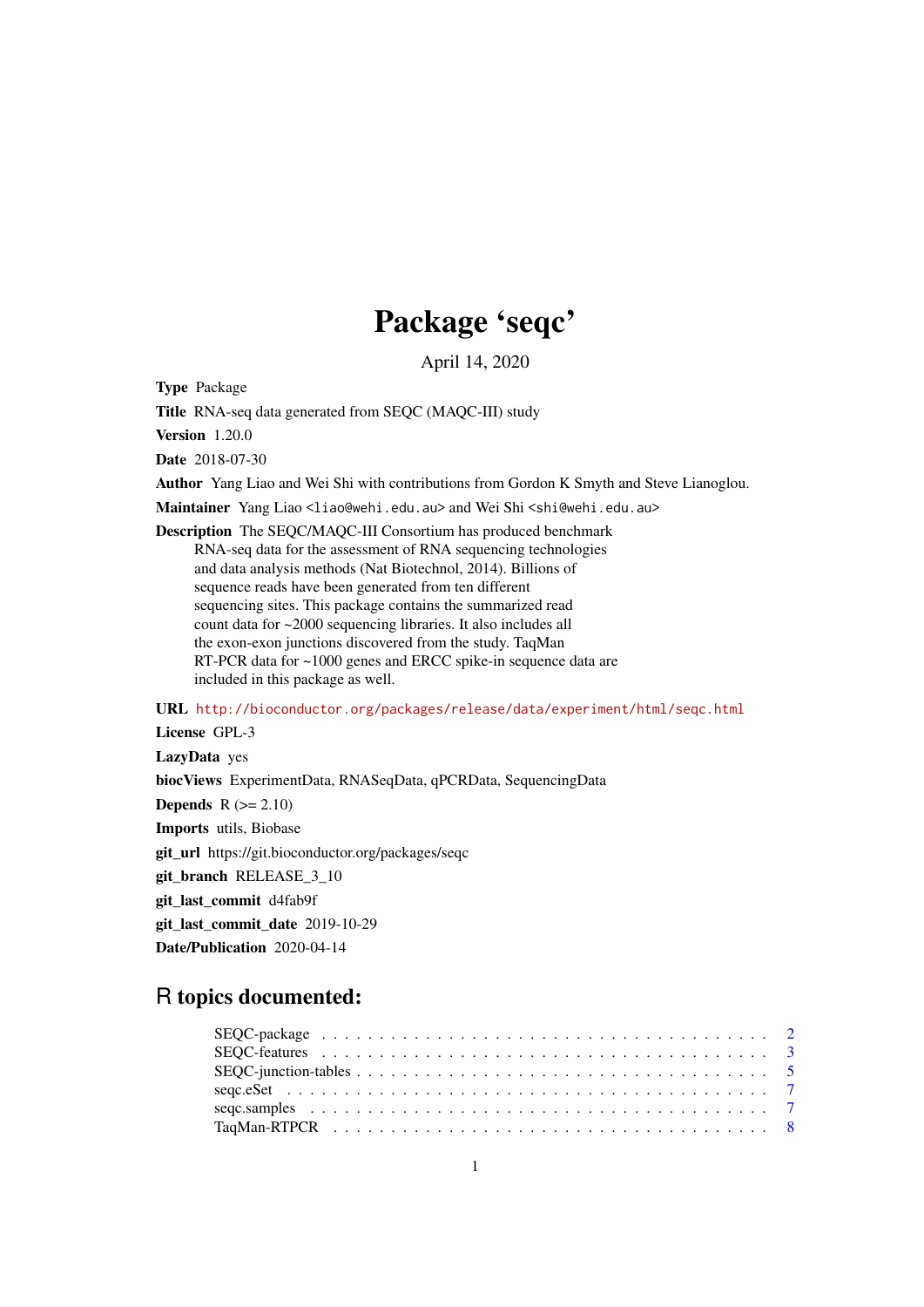### <span id="page-1-0"></span> $\blacksquare$

SEQC-package *RNA-seq data employed in the Sequence Quality Control (SEQC) Project*

## Description

This package contains 69 data frames in total, in which there are 22 read counting tables, 46 exonexon junction tables and a gene intensity table. All these tables were generated from the RNA-Seq libraries of human brain RNA and universal human reference RNA samples employed in the SEQC/MAQC study (Nat Biotech, 2014), except that the gene intensity table was derived by using the TaqMan RT-PCR technology on the same samples. Three platforms (Illumina, Roche 454 and SOLiD) were examined in the project at twelve different sites (the Illumina platform at AGR, BGI, CNL, COH, MAY and NVS, the Roche 454 platform at MGP, NYU and SQW, the SOLiD platform at LIV, NWU, PSU and SQW), and the libraries were mapped by using Subread-1.3.0. The reads were then assigned to the annotated genes by using featureCounts.

Please read the vignette document before using this package by using R command "vignette('seqc')".

#### Details

| Package: SEQC |                                |
|---------------|--------------------------------|
| Type: Package |                                |
| Version:      | 1.0                            |
| Date:         | 2014-08-28                     |
| License:      | The GNU General Public License |

The 22 read counting tables provide the numbers of single-end reads or paired-end fragments assigned to human genes for each library. Two annotation sets were used in read/fragment assignment: the RefSeq annotations and the AceView annotations, both from NCBI. In each read counting table, the first four columns record the entrez IDs, the symbols and the summed exon lengths of the genes, plus a column of Boolean values indicating if the gene is an ERCC spike-in sequence, and the following columns each corresponds to a RNA-seq library. These tables are named as (Platform)\_(Annotation)\_gene\_(Site).

The 46 exon-exon junction tables are named as (Platform)\_junction\_(Site)\_(Sample). The four columns in each table are the chromosome names, the two ends of the junction and the number of supporting reads to the junctions. It is noticed that a read may supporting zero, one or multiple exon-exon junctions depending on the number of exon-exon junctions in it.

The TaqMan RT-PCR results on the SEQC samples are also provided in the package. The data object is named as "taqman".

## Author(s)

Yang Liao and Wei Shi

#### References

Liao Y, Smyth GK and Shi W. The Subread aligner: fast, accurate and scalable read mapping by seed-and-vote. Nucleic Acids Research, 41(10):e108, 2013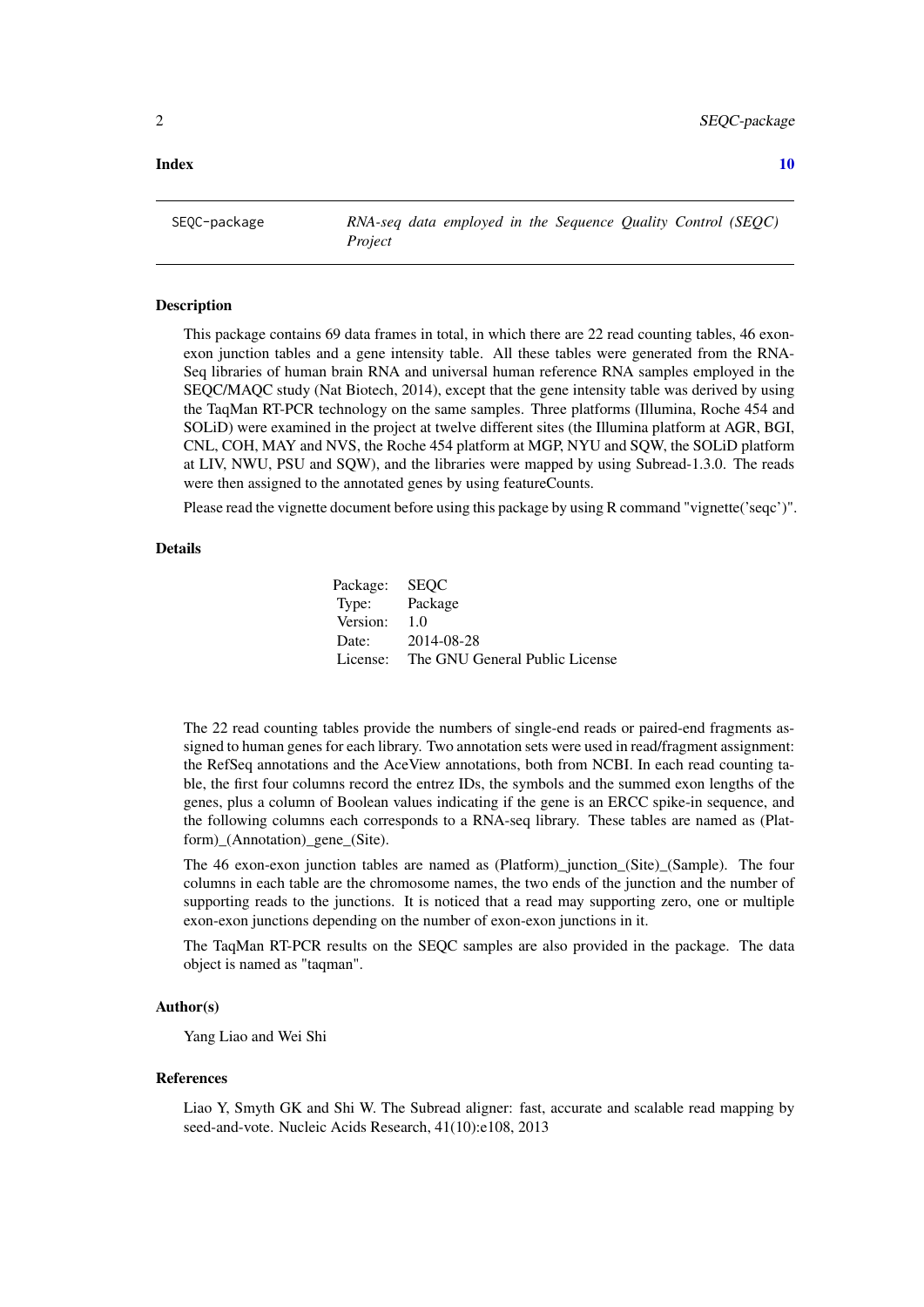<span id="page-2-0"></span>Liao Y, Smyth GK and Shi W. featureCounts: an efficient general purpose program for assigning sequence reads to genomic features. Bioinformatics, 30(7):923-30, 2014

Su Z, Labaj PP, Li S, Thierry-Mieg J, Thierry-Mieg D, Shi W, Wang C, Schroth GP, Setterquist RA, Thompson JF, et al. (SEQC/MAQC-III Consortium). A comprehensive assessment of RNAseq accuracy, reproducibility and information content by the Sequence Quality Control consortium. Nature Biotechnology, Published online 24 August 2014

## See Also

Rsubread, voom

#### Examples

 $ls(2)$ ILM\_aceview\_gene\_AGR[1:10,1:10] taqman[1:10, 1:10]

SEQC-features *Read count tables from the SEQC project*

## Description

This package contains 22 read counting tables (data frames). All these tables were generated from the RNA-Seq libraries from the SEQC project. Three platforms (Illumina, Roche 454 and SOLiD) were examined in the project at twelve different sites, and the libraries were mapped by using Subread. The reads (in the single-end libraries) or fragments (in the paired-end libraries) were then assigned to the annotated genes by using the featureCounts program on the single-end mode or the paired-end mode accordingly.

All the platforms and sequencing sites are listed in Table 1 in the vignette document of this package. This table also describes if each library is either single-end or paired-end. Please read the vignette document before using this package by using R command "vignette('seqc')".

## Usage

```
ILM_aceview_gene_AGR
ILM_aceview_gene_BGI
ILM_aceview_gene_CNL
ILM_aceview_gene_COH
ILM_aceview_gene_MAY
ILM_aceview_gene_NVS
LIF_aceview_gene_LIV
LIF_aceview_gene_NWU
LIF_aceview_gene_PSU
LIF_aceview_gene_SQW
ROC_aceview_gene_MGP
ROC_aceview_gene_NYU
ROC_aceview_gene_SQW
ILM_refseq_gene_AGR
ILM_refseq_gene_BGI
ILM_refseq_gene_CNL
ILM_refseq_gene_COH
```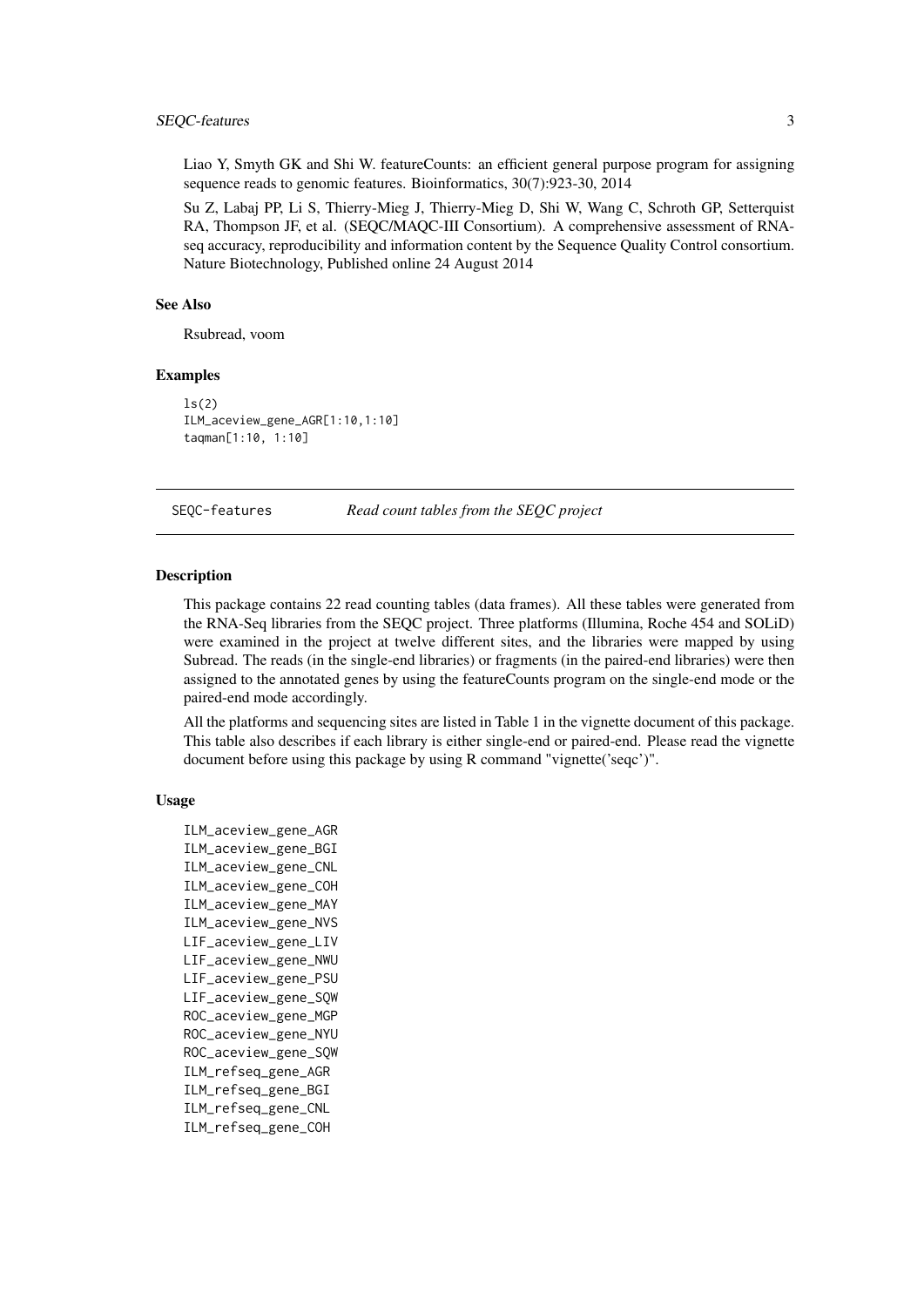```
ILM_refseq_gene_MAY
ILM_refseq_gene_NVS
LIF_refseq_gene_LIV
LIF_refseq_gene_NWU
LIF_refseq_gene_PSU
LIF_refseq_gene_SQW
ROC_refseq_gene_MGP
ROC_refseq_gene_NYU
ROC_refseq_gene_SQW
```
## Details

The 22 read counting tables are data frames providing the numbers of reads or fragments overlapping with the exon regions of each of the known human genes in the annotations. Two annotation sets were used in this package: the RefSeq annotations and the AceView annotations, both from the NCBI. The 22 data frames are named as to its origin; the naming scheme is (Platform)\_(Annotation)\_gene\_(Site). For example, "LIF\_refseq\_gene\_NMU" contains the read counts from all samples sequenced at NMU by using the SOLiD systems; the mapping results were then assigned to the RefSeq annotations.

Each of the data frames has many columns. The first three columns give the entrez ids, symbols and lengths of the genes, followed by a column of Boolean values indicating if each gene is actually an ERCC RNA Spike-In. After the fourth column are the columns for the read/fragment counts in the libraries; the column names are concatenated from three or four parts: (Sample)\_(Replicate)\_(Lane)\_(FlowCell) for the tables generated by the Illumina platform or the SOLiD systems, or (Sample) (Replicate) (Region) for the tables generated by the Roche 454 platform. For example, column "ILM\_aceview\_gene\_AGR\$B\_3\_L02\_FlowCe is a column of fragment counts on the third replicate of sample B, sequenced at AGR by using the Illumina HiSeq 2000 device (the second lane and flow cell A); the fragments were then assigned to the AceView annotations.

#### Author(s)

Yang Liao, Wei Shi and Gordon K Smyth

## References

Liao Y, Smyth GK and Shi W. The Subread aligner: fast, accurate and scalable read mapping by seed-and-vote. Nucleic Acids Research, 41(10):e108, 2013

Liao Y, Smyth GK and Shi W. featureCounts: an efficient general purpose program for assigning sequence reads to genomic features. Bioinformatics, 30(7):923-30, 2014

Su Z, Labaj PP, Li S, Thierry-Mieg J, Thierry-Mieg D, Shi W, Wang C, Schroth GP, Setterquist RA, Thompson JF, et al. (SEQC/MAQC-III Consortium). A comprehensive assessment of RNAseq accuracy, reproducibility and information content by the Sequence Quality Control consortium. Nature Biotechnology, Published online 24 August 2014

### See Also

Rsubread, voom

#### Examples

```
ls(2)colnames(ILM_aceview_gene_AGR)
ILM_aceview_gene_AGR[1:10,1:10]
```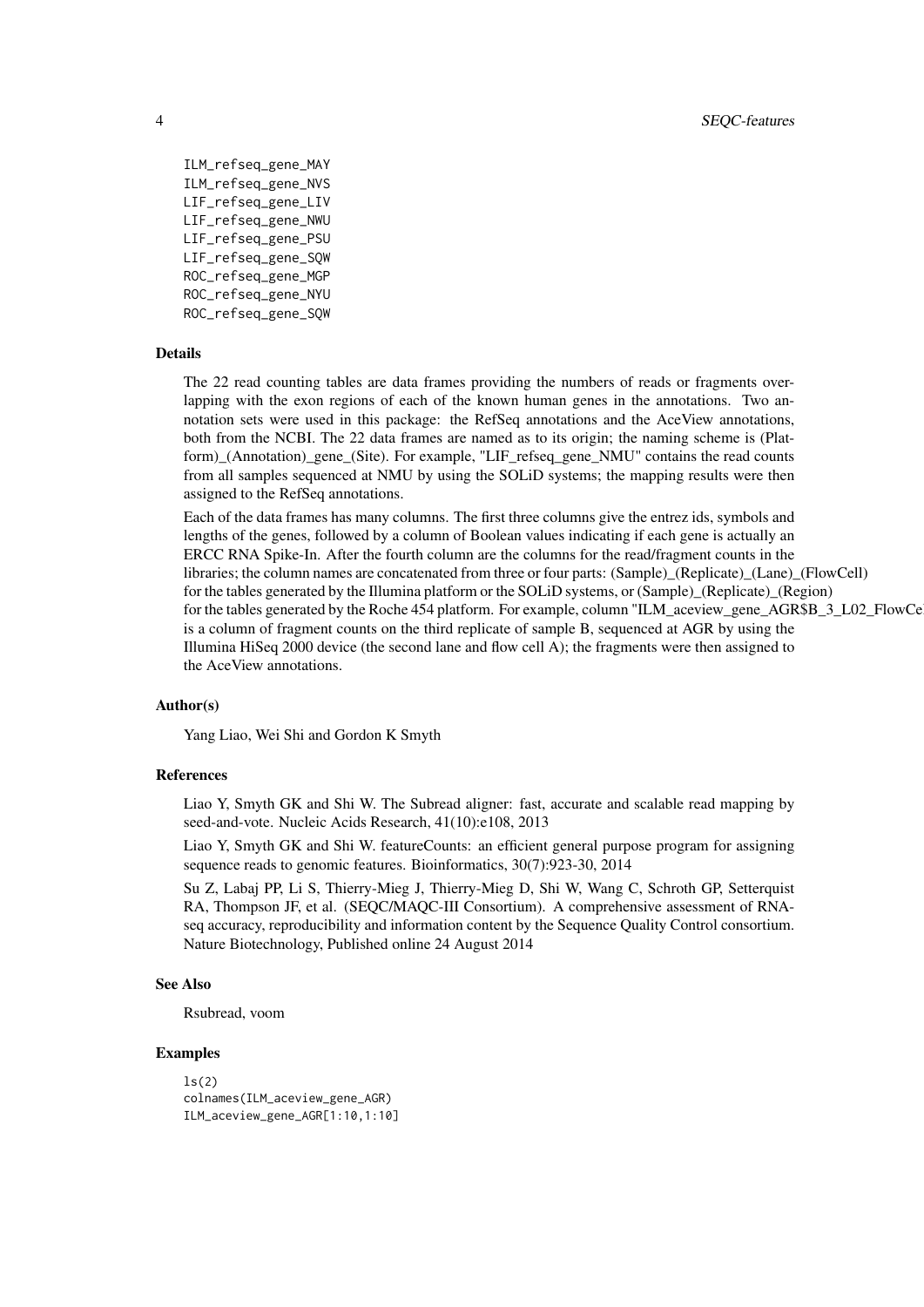<span id="page-4-0"></span>SEQC-junction-tables *Junction tables from the SEQC project*

#### Description

This package contains 46 exon-exon junction tables (data frames). All these tables were generated from the RNA-Seq libraries for the SEQC project. Three platforms were examined in the project at twelve different sites, and the libraries were mapped by using Subread-1.3.0. The exon-exon junctions were further detected from the mapping results by the Subjunc program. After the exonexon junctions were detected from each library, we combined the junction lists from the same "sample and sequencing site" combinations by adding up the supporting read numbers to the same junctions (i.e., junctions connecting the same exon-pairs); every junction is reported only once in each table.

Please read the vignette document before using this package by using R command "vignette('seqc')".

## Usage

ILM\_junction\_AGR\_A ILM\_junction\_AGR\_B ILM\_junction\_AGR\_C ILM\_junction\_AGR\_D ILM\_junction\_BGI\_A ILM\_junction\_BGI\_B ILM\_junction\_BGI\_C ILM\_junction\_BGI\_D ILM\_junction\_CNL\_A ILM\_junction\_CNL\_B ILM\_junction\_CNL\_C ILM\_junction\_CNL\_D ILM\_junction\_COH\_A ILM\_junction\_COH\_B ILM\_junction\_COH\_C ILM\_junction\_COH\_D ILM\_junction\_MAY\_A ILM\_junction\_MAY\_B ILM\_junction\_MAY\_C ILM\_junction\_MAY\_D ILM\_junction\_NVS\_A ILM\_junction\_NVS\_B ILM\_junction\_NVS\_C ILM\_junction\_NVS\_D LIF\_junction\_LIV\_A LIF\_junction\_LIV\_B LIF\_junction\_LIV\_C LIF\_junction\_LIV\_D LIF\_junction\_NWU\_A LIF\_junction\_NWU\_B LIF\_junction\_NWU\_C LIF\_junction\_NWU\_D LIF\_junction\_PSU\_A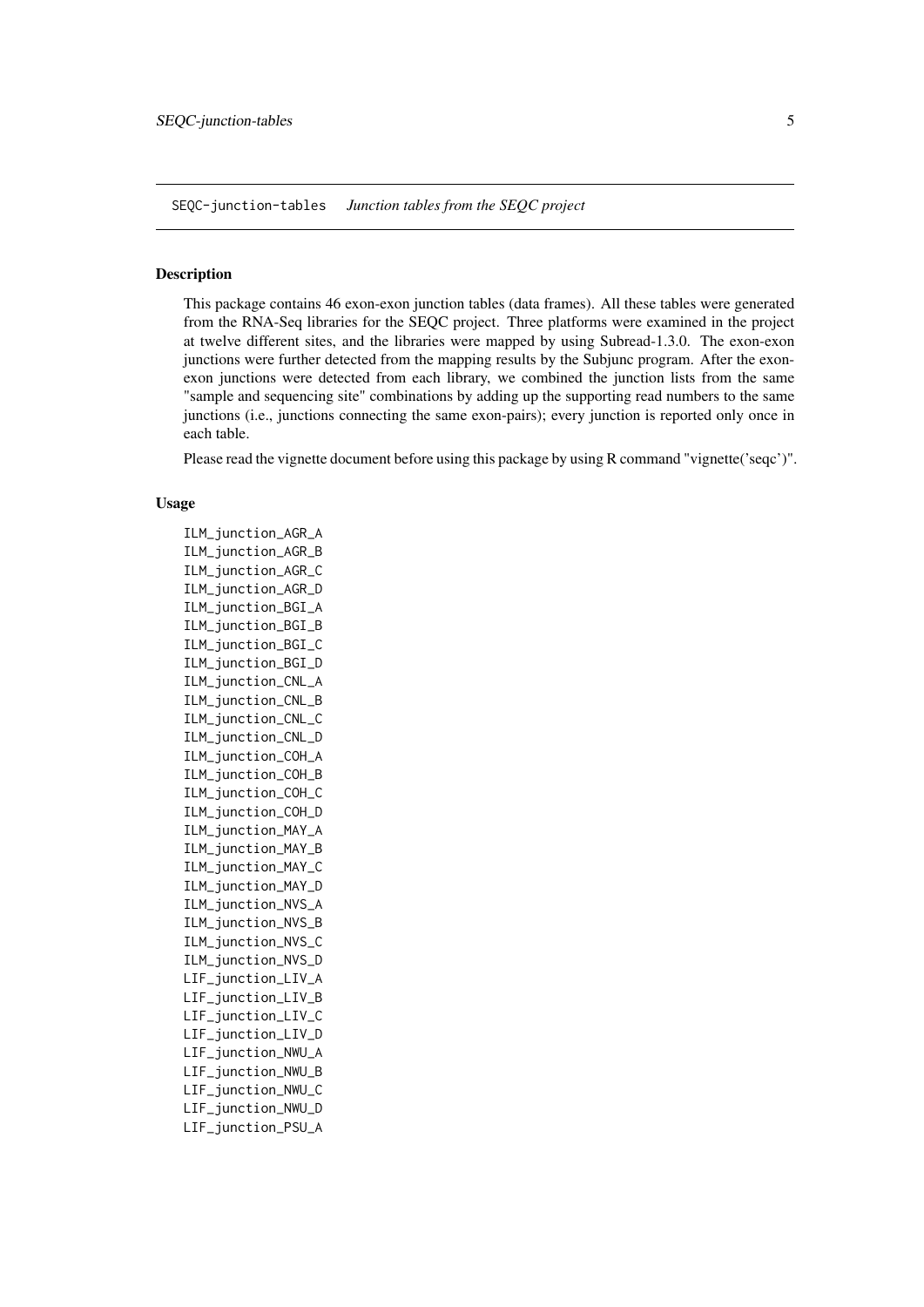LIF\_junction\_PSU\_B LIF\_junction\_PSU\_C LIF\_junction\_PSU\_D LIF\_junction\_SQW\_A LIF\_junction\_SQW\_B LIF\_junction\_SQW\_C LIF\_junction\_SQW\_D ROC\_junction\_MGP\_A ROC\_junction\_MGP\_B ROC\_junction\_NYU\_A ROC\_junction\_NYU\_B ROC\_junction\_SQW\_A ROC\_junction\_SQW\_B

## Details

The 46 exon-exon junction tables are data frames named as (Platform)\_junction\_(Site)\_(Sample). For example, data frame "ILM\_junction\_BGI\_C" contains all junctions detected from the RNA-seq libraries of sample C sequenced at BGI by using the Illumina HiSeq 2000 device.

Each of the 46 data frames has four columns: the chromosome names, the two sides of the junctions and the number of supporting reads to the junctions. More precisely, the two sides of a junction are defined as the chromosomal locations (coordinates starting from one) of the last base in the exon before this junction, and the first base in the exon after this junction. It is also noted that a read may supporting zero, one or multiple exon-exon junctions depending on the number of exon-exon junctions in it.

#### Author(s)

Yang Liao, Wei Shi and Gordon K Smyth

#### References

Liao Y, Smyth GK and Shi W. The Subread aligner: fast, accurate and scalable read mapping by seed-and-vote. Nucleic Acids Research, 41(10):e108, 2013

Su Z, Labaj PP, Li S, Thierry-Mieg J, Thierry-Mieg D, Shi W, Wang C, Schroth GP, Setterquist RA, Thompson JF, et al. (SEQC/MAQC-III Consortium). A comprehensive assessment of RNAseq accuracy, reproducibility and information content by the Sequence Quality Control consortium. Nature Biotechnology, Published online 24 August 2014

## See Also

Rsubread, voom

## Examples

```
ls(2)LIF_junction_NWU_B[1:10,]
```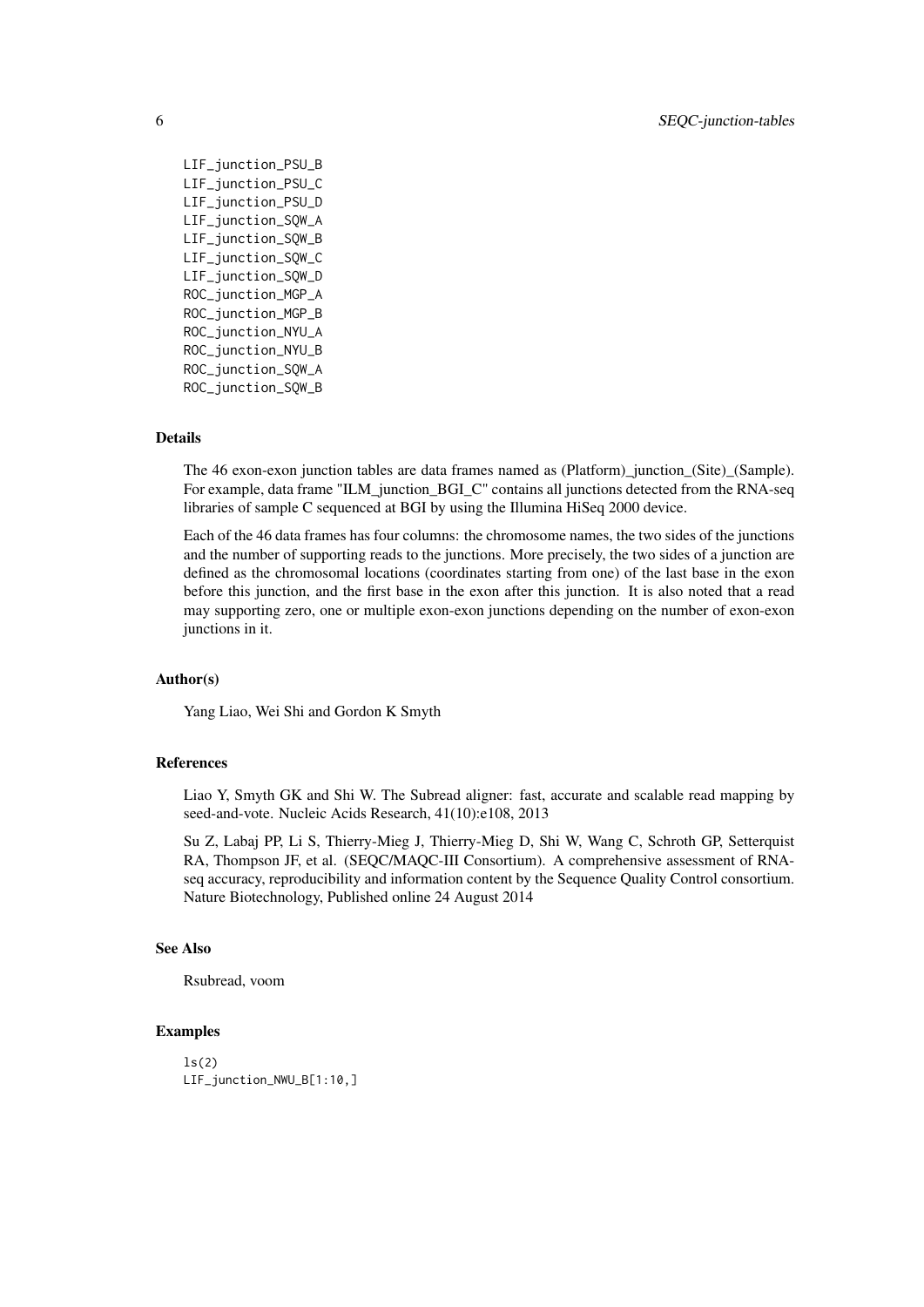<span id="page-6-0"></span>

## Description

Create an ExpressionSet object.

## Usage

```
seqc.eSet(feature=c('gene', 'junction', 'taqman'),annotation=c('refseq', 'aceview'),
platform=NULL,center=NULL)
```
## Arguments

| feature    | the type of features you want to build an Expression Set.                                                                                                                                                                                                                          |
|------------|------------------------------------------------------------------------------------------------------------------------------------------------------------------------------------------------------------------------------------------------------------------------------------|
| annotation | If feature == 'gene', then this determines which set of gene features you want.                                                                                                                                                                                                    |
| platform   | Subset the data based on the platform it was sequenced on. Possible values<br>include "ILM", "ROC" and "LIF".                                                                                                                                                                      |
| center     | Subset the data based on the center that sequenced the libraries. Possible values<br>include "AGR", "BGI", "CNL", "COH", "MAY", and "NVS" for Illumina plat-<br>form, "LIV", "NWU", "PSU" and "SQW" for LifeTech SOLiD platform and<br>"MGP", "NYU", "SQW" for Roche 454 platform. |

## Details

Currently this only works for feature == 'gene'.

## Value

An ExpressionSet with the counts from the samples that satisfy the critera set by the function parameters.

## Author(s)

Steve Lianoglou

seqc.samples *Return a character vector of the available SEQC samples*

## Description

Get sample names.

## Usage

seqc.samples(feature=NULL,annotation=NULL,platform=NULL,center=NULL)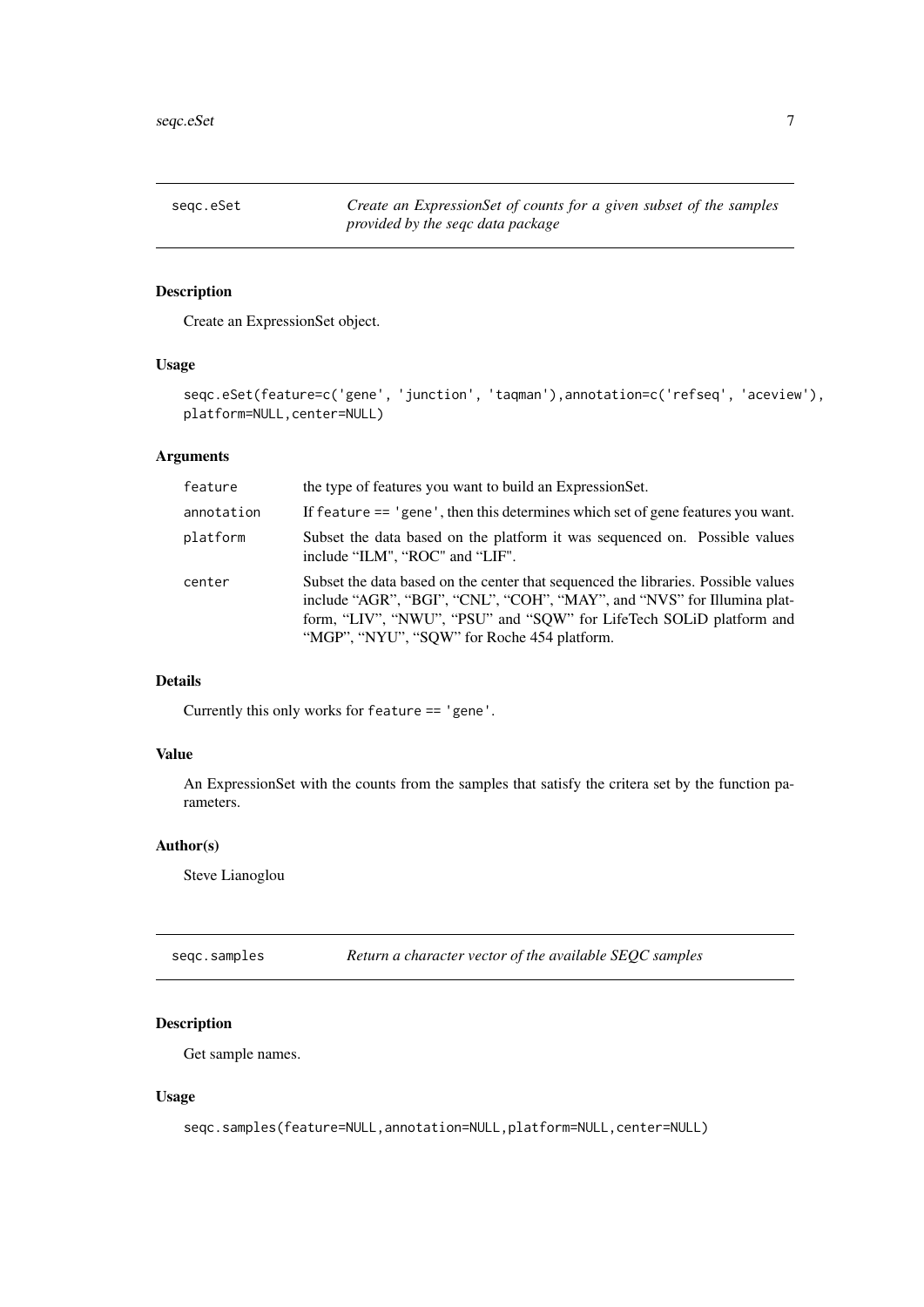## <span id="page-7-0"></span>Arguments

| feature    | Should be either 'gene' or 'junction'.                                                                                                                                                                                                                                             |
|------------|------------------------------------------------------------------------------------------------------------------------------------------------------------------------------------------------------------------------------------------------------------------------------------|
| annotation | Should be either 'refseq' or 'aceview'.                                                                                                                                                                                                                                            |
| platform   | Subset the data based on the platform it was sequenced on. Possible values<br>include "ILM", "ROC" and "LIF".                                                                                                                                                                      |
| center     | Subset the data based on the center that sequenced the libraries. Possible values<br>include "AGR", "BGI", "CNL", "COH", "MAY", and "NVS" for Illumina plat-<br>form, "LIV", "NWU", "PSU" and "SQW" for LifeTech SOLiD platform and<br>"MGP", "NYU", "SQW" for Roche 454 platform. |

## Value

A character vector of the sample names/objects in the package:seqc namespace.

#### Author(s)

Steve Lianoglou

TaqMan-RTPCR *TaqMan RT-PCR results from the SEQC project*

#### Description

The 'taqman' object is a data frame object that contains raw TaqMan RT-PCR expression data of 1044 genes in four SEQC samples including 'A', 'B','C' and 'D'. Each of the four samples has four replicates. Therefore this object includes expression data for sixteen libraries.

Columns of the 'tagman' object includes Entrez gene identifiers, gene symbols, expression values of genes and detection call for the Presence/Absence of genes.

The TaqMan data were downloaded from GEO database (GSE5350).

Please read the vignette document before using this package by using R command "vignette('seqc')".

## Usage

taqman

#### Author(s)

Yang Liao, Wei Shi and Gordon K Smyth

## References

Su Z, Labaj PP, Li S, Thierry-Mieg J, Thierry-Mieg D, Shi W, Wang C, Schroth GP, Setterquist RA, Thompson JF, et al. (SEQC/MAQC-III Consortium). A comprehensive assessment of RNAseq accuracy, reproducibility and information content by the Sequence Quality Control consortium. Nature Biotechnology, 32(9):903-14, 2014

## See Also

Rsubread, voom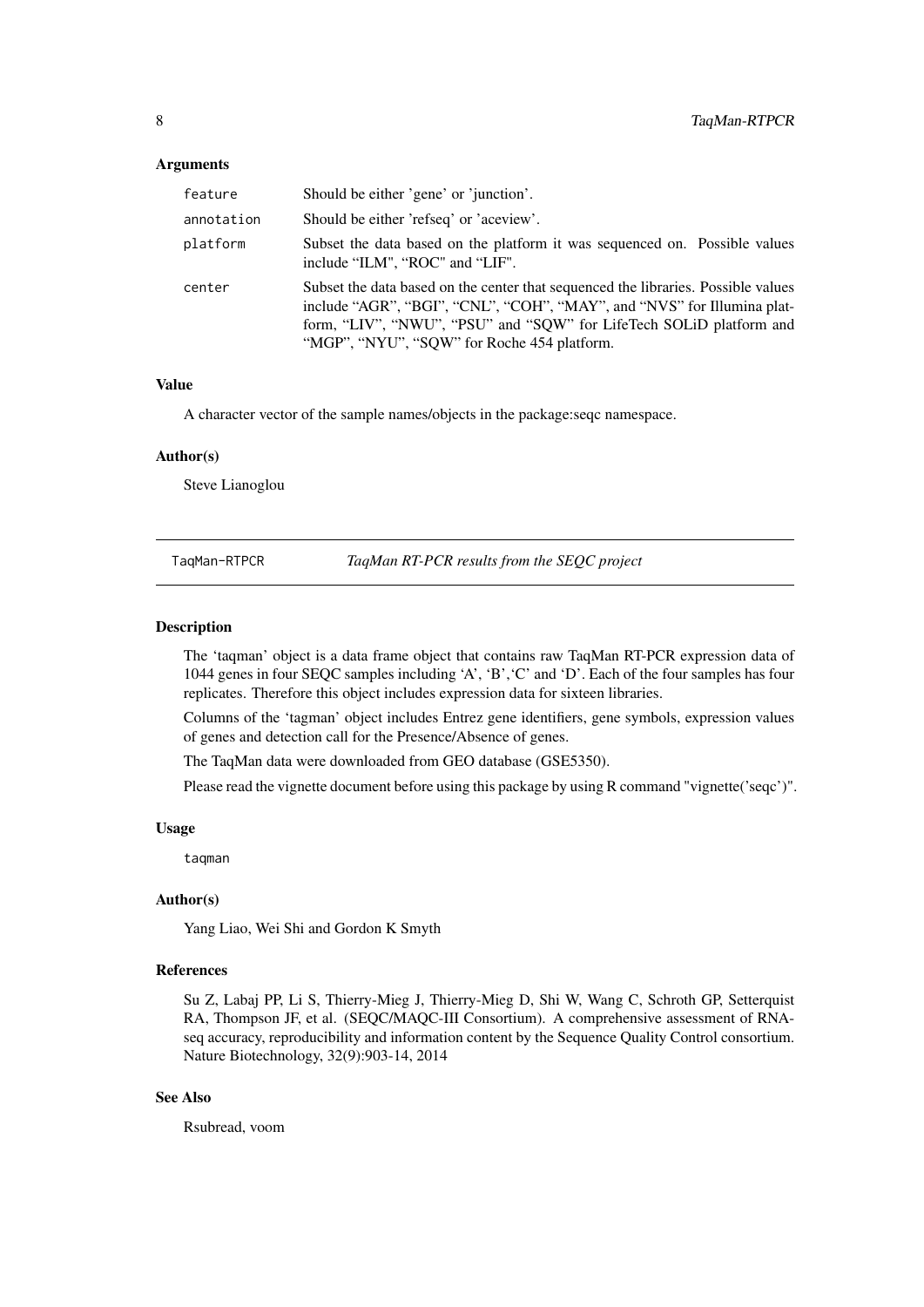# TaqMan-RTPCR

## Examples

ls(2) rownames(taqman) taqman[1:10, 1:10]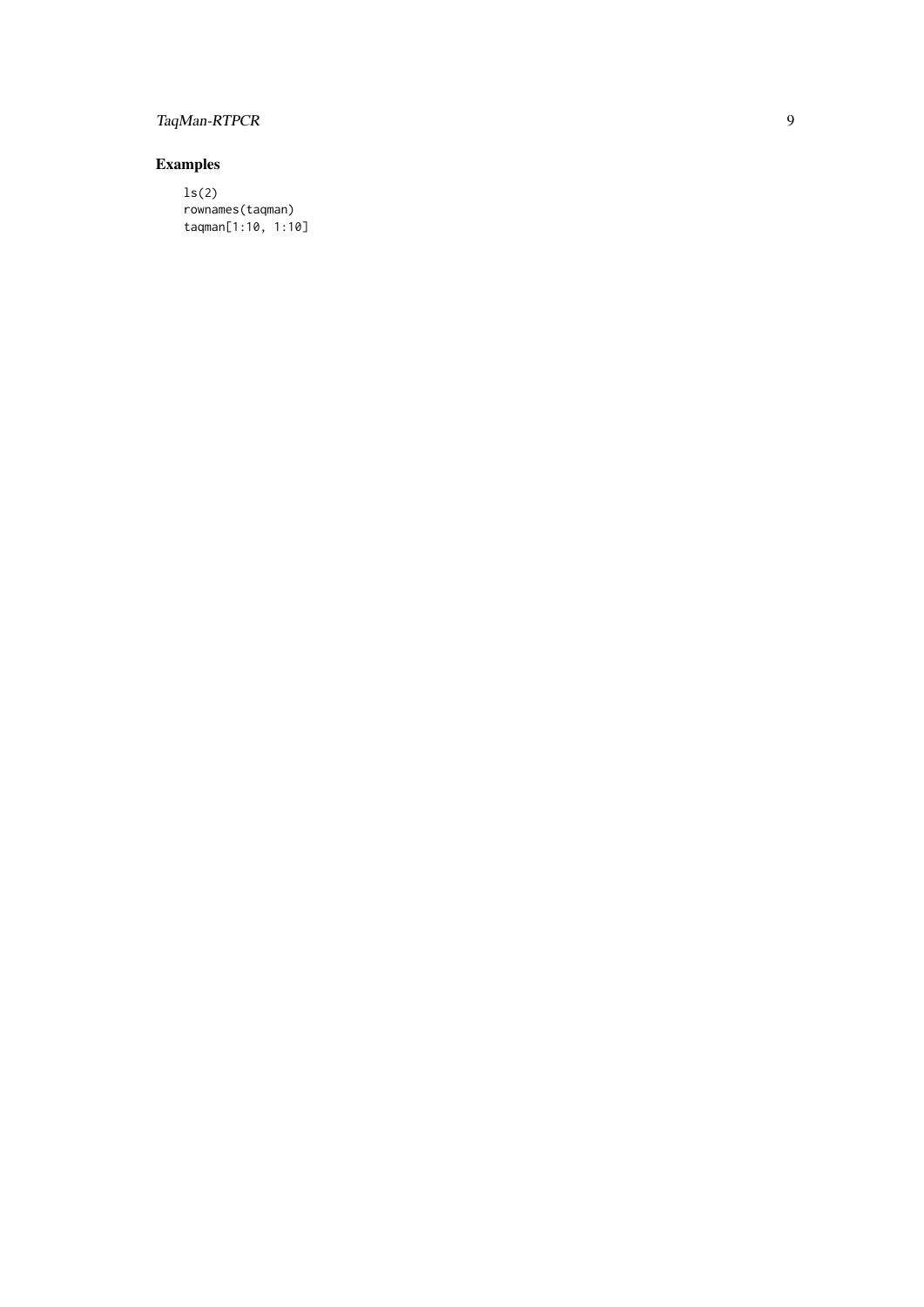# <span id="page-9-0"></span>Index

∗Topic SEQC SEQC-features, [3](#page-2-0) SEQC-junction-tables, [5](#page-4-0) SEQC-package, [2](#page-1-0) TaqMan-RTPCR, [8](#page-7-0)

```
ILM_aceview_gene_AGR (SEQC-features), 3
ILM_aceview_gene_BGI (SEQC-features), 3
ILM_aceview_gene_CNL (SEQC-features), 3
ILM_aceview_gene_COH (SEQC-features), 3
ILM_aceview_gene_MAY (SEQC-features), 3
ILM_aceview_gene_NVS (SEQC-features), 3
ILM_junction_AGR_A
        (SEQC-junction-tables), 5
ILM_junction_AGR_B
        (SEQC-junction-tables), 5
ILM_junction_AGR_C
        (SEQC-junction-tables), 5
ILM_junction_AGR_D
        (SEQC-junction-tables), 5
ILM_junction_BGI_A
        (SEQC-junction-tables), 5
ILM_junction_BGI_B
        (SEQC-junction-tables), 5
ILM_junction_BGI_C
        (SEQC-junction-tables), 5
ILM_junction_BGI_D
        (SEQC-junction-tables), 5
ILM_junction_CNL_A
        (SEQC-junction-tables), 5
ILM_junction_CNL_B
        (SEQC-junction-tables), 5
ILM_junction_CNL_C
        (SEQC-junction-tables), 5
ILM_junction_CNL_D
        (SEQC-junction-tables), 5
ILM_junction_COH_A
        (SEQC-junction-tables), 5
ILM_junction_COH_B
        (SEQC-junction-tables), 5
ILM_junction_COH_C
        (SEQC-junction-tables), 5
ILM_junction_COH_D
        (SEQC-junction-tables), 5
```
ILM\_junction\_MAY\_A *(*SEQC-junction-tables*)*, [5](#page-4-0) ILM\_junction\_MAY\_B *(*SEQC-junction-tables*)*, [5](#page-4-0) ILM\_junction\_MAY\_C *(*SEQC-junction-tables*)*, [5](#page-4-0) ILM\_junction\_MAY\_D *(*SEQC-junction-tables*)*, [5](#page-4-0) ILM\_junction\_NVS\_A *(*SEQC-junction-tables*)*, [5](#page-4-0) ILM\_junction\_NVS\_B *(*SEQC-junction-tables*)*, [5](#page-4-0) ILM\_junction\_NVS\_C *(*SEQC-junction-tables*)*, [5](#page-4-0) ILM\_junction\_NVS\_D *(*SEQC-junction-tables*)*, [5](#page-4-0) ILM\_refseq\_gene\_AGR *(*SEQC-features*)*, [3](#page-2-0) ILM\_refseq\_gene\_BGI *(*SEQC-features*)*, [3](#page-2-0) ILM\_refseq\_gene\_CNL *(*SEQC-features*)*, [3](#page-2-0) ILM\_refseq\_gene\_COH *(*SEQC-features*)*, [3](#page-2-0) ILM\_refseq\_gene\_MAY *(*SEQC-features*)*, [3](#page-2-0) ILM\_refseq\_gene\_NVS *(*SEQC-features*)*, [3](#page-2-0) LIF\_aceview\_gene\_LIV *(*SEQC-features*)*, [3](#page-2-0) LIF\_aceview\_gene\_NWU *(*SEQC-features*)*, [3](#page-2-0) LIF\_aceview\_gene\_PSU *(*SEQC-features*)*, [3](#page-2-0) LIF\_aceview\_gene\_SQW *(*SEQC-features*)*, [3](#page-2-0) LIF\_junction\_LIV\_A *(*SEQC-junction-tables*)*, [5](#page-4-0) LIF\_junction\_LIV\_B *(*SEQC-junction-tables*)*, [5](#page-4-0) LIF\_junction\_LIV\_C *(*SEQC-junction-tables*)*, [5](#page-4-0) LIF\_junction\_LIV\_D *(*SEQC-junction-tables*)*, [5](#page-4-0) LIF\_junction\_NWU\_A *(*SEQC-junction-tables*)*, [5](#page-4-0) LIF\_junction\_NWU\_B *(*SEQC-junction-tables*)*, [5](#page-4-0) LIF\_junction\_NWU\_C *(*SEQC-junction-tables*)*, [5](#page-4-0) LIF\_junction\_NWU\_D *(*SEQC-junction-tables*)*, [5](#page-4-0)